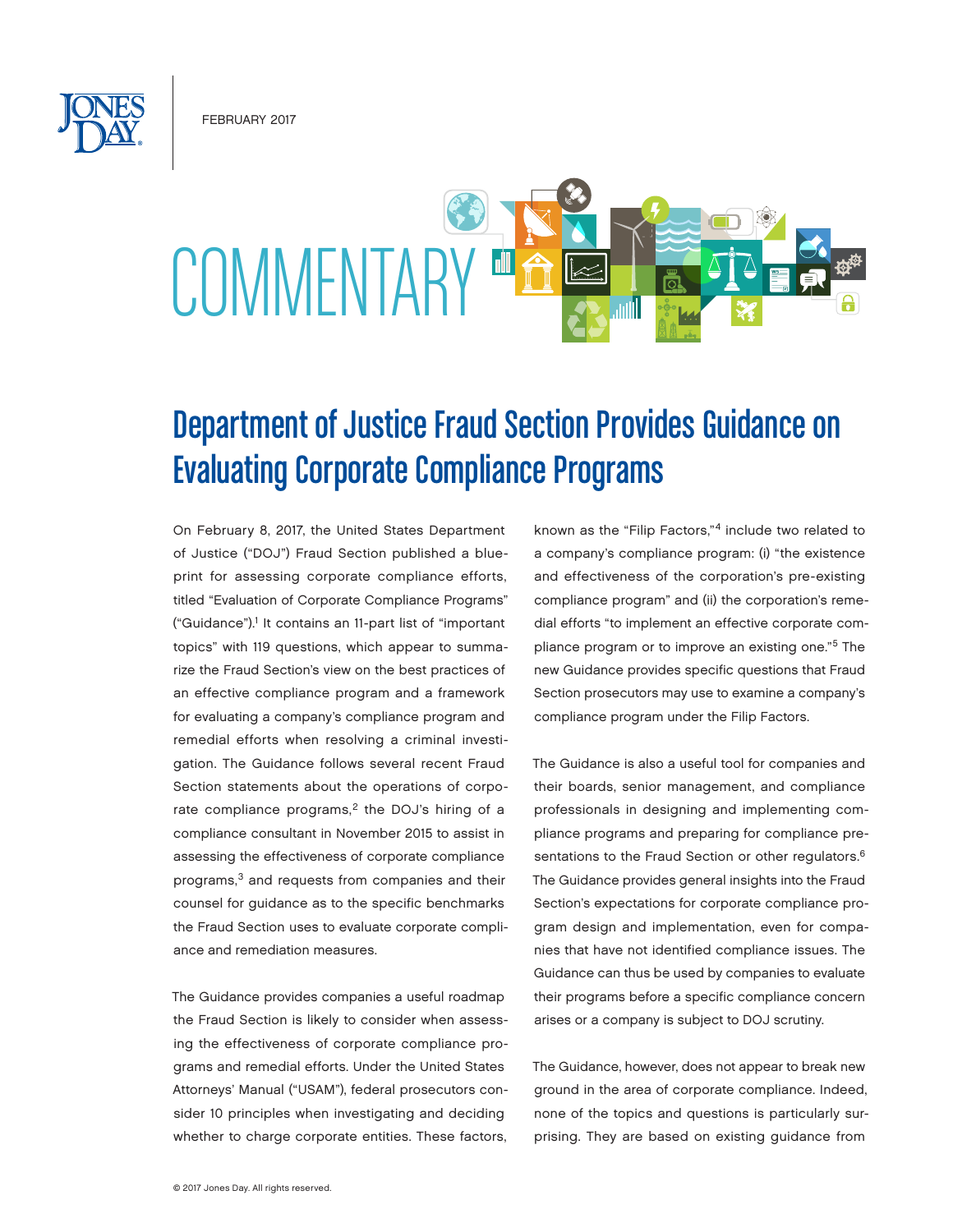the United States Federal Sentencing Guidelines; the USAM; the DOJ and U.S. Securities and Exchange Commission's ("SEC") Resource Guide to the U.S. Foreign Corrupt Practices Act ("FCPA"); recent Fraud Section criminal corporate resolutions; and ethics and compliance best practices promulgated by the Organization for Economic Cooperation and Development, the United Nations Office on Drugs and Crime, and the World Bank.7

The Guidance does not provide comprehensive benchmarks that a company may need to demonstrate when under scrutiny by the DOJ, nor is it a rigid formula to assess a compliance program. It is instead a set of "common questions" that the Fraud Section may ask in analyzing a company's

compliance program. Indeed, the Guidance is clear that the Fraud Section will "make an individualized determination in each case." Notwithstanding the Guidance's limitations, it does provide some insights into the Fraud Section's view of an effective corporate compliance program.

# Topics Track Existing Guidance

The Guidance's 11 sample topics, 46 sub-topics, and 119 questions largely track the U.S. Sentencing Guidelines and the Ten Hallmarks of an Effective Corporate Compliance Program in the DOJ and SEC's FCPA Resource Guide.<sup>8</sup> The Guidance covers the following:

| NO.            | <b>TOPIC</b>                                   | <b>SUB-TOPICS</b>                                                                                                                                                                                                                                            |
|----------------|------------------------------------------------|--------------------------------------------------------------------------------------------------------------------------------------------------------------------------------------------------------------------------------------------------------------|
| 1              | Analysis and Remediation of Underlying Conduct | • Root Cause Analysis<br>• Prior Indications<br>• Remediation                                                                                                                                                                                                |
| $\overline{c}$ | Senior and Middle Management                   | • Conduct at the Top<br>· Shared Commitment<br>• Oversight                                                                                                                                                                                                   |
| 3              | Autonomy and Resources                         | • Compliance Role<br>· Stature<br>• Experience and Qualifications<br>• Autonomy<br>• Empowerment<br>• Funding and Resources<br>• Outsourced Compliance Functions                                                                                             |
| $\overline{4}$ | Policies and Procedures                        | • Designing Compliance Policies and Procedures<br>• Applicable Policies and Procedures<br>· Gatekeepers<br>• Accessibility<br>• Responsibility for Integration<br>• Controls<br>• Payment Systems<br>• Approval/Certification Process<br>• Vendor Management |
| 5              | <b>Risk Assessment</b>                         | • Risk Management Process<br>• Information Gathering and Analysis<br>• Manifested Risks                                                                                                                                                                      |
| 6              | Training and Communications                    | • Risk-Based Training<br>• Form/Content/Effectiveness of Training<br>• Communications about Misconduct<br>• Availability of Guidance                                                                                                                         |

*continued on next page*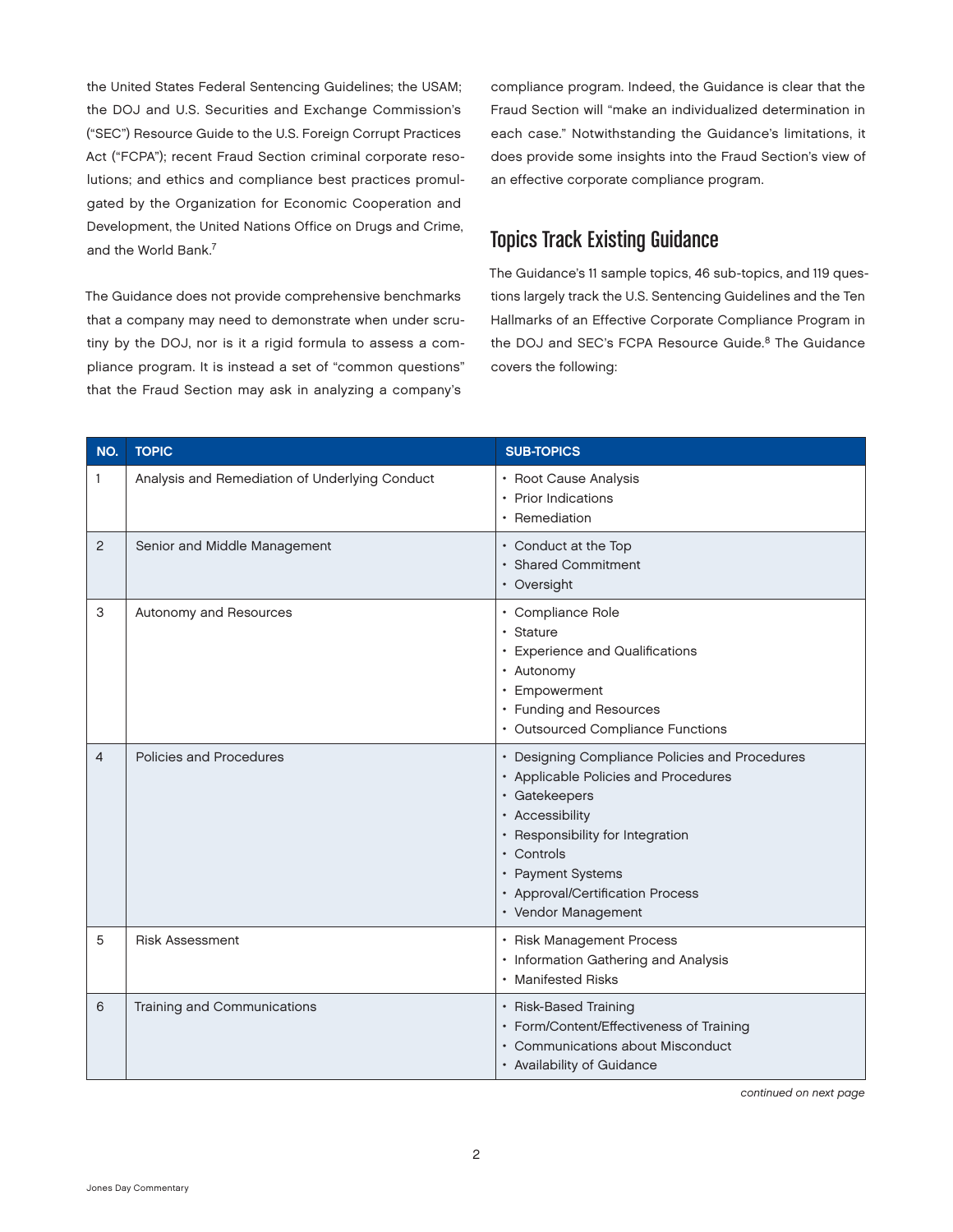| NO.              | <b>TOPIC</b>                                         | <b>SUB-TOPICS</b>                                                                                                                    |
|------------------|------------------------------------------------------|--------------------------------------------------------------------------------------------------------------------------------------|
| 7                | Confidential Reporting and Investigation             | • Effectiveness of the Reporting Mechanism<br>• Properly Scoped Investigation by Qualified Personnel<br>• Response to Investigations |
| 8                | Incentives and Disciplinary Measures                 | • Accountability<br>• Human Resources Process<br>• Consistent Application<br>• Incentive System                                      |
| 9                | Continuous Improvement, Periodic Testing, and Review | • Internal Audit<br>• Control Testing<br>• Evolving Updates                                                                          |
| 10 <sup>10</sup> | Third-Party Management                               | • Risk-Based and Integrated Processes<br>• Appropriate Controls<br>• Management of Relationships<br>• Real Actions and Consequences  |
| 11               | <b>Mergers &amp; Acquisitions</b>                    | Due Diligence Process<br>$\bullet$<br>• Integration in the M&A Process<br>• Process Connecting Due Diligence to Implementation       |

There are four key takeaways from the Guidance:

Compliance Programs Should Be Embedded Into a Company's Business Functions. Companies should be aware that a "paper compliance policy" will not withstand the Fraud Section's scrutiny. The questions are designed to look past a company's paper policy to pressure-test program implementation and enforcement in practice at various levels. Prosecutors look at the design and accessibility of policies and procedures, including whether the policies and procedures have been effectively implemented with clear guidance, training, and communication to the relevant functions. Prosecutors also look at whether companies evaluate the usefulness of the policies and procedures and whether the functions with ownership of the policies and procedures are held accountable for that ownership. Prosecutors also consider how senior and middle management encourage and demonstrate commitment to compliance "through their words and actions."

Compliance Programs Should Be Autonomous and Appropriately Resourced. Companies should be aware that prosecutors expect corporate compliance functions to be independent and autonomous, with appropriate resources and access to the board of directors. For example, prosecutors look at how the compliance function compares with

other functions in terms of stature, compensation, reporting line, and resources. Prosecutors also evaluate whether compliance personnel possess appropriate experience and qualifications for their responsibilities, as well as whether appropriate funding and resources are devoted to the compliance function. Prosecutors evaluate the reporting line from the compliance function to the board of directors of a company, the independence of the compliance function from senior management, and the "empowerment" of the compliance organization to stop or modify transactions as a result of compliance concerns.

Compliance Programs Should Be Tailored to a Company's Risk Profile. Companies should utilize their risk assessment processes to ensure their compliance programs are tailored to their specific risks and challenges. Prosecutors consider the methodology a company uses to "identify, analyze, and address the particular risks it face[s]" and the design and implementation of specific compliance programs to address those risks.

Compliance Programs Should Be Continuously Improved. Prosecutors consider whether a company's compliance program is subject to continuous testing. Prosecutors look at periodic testing and review processes, such as audits and controls testing, to ensure a company "update[s] its risk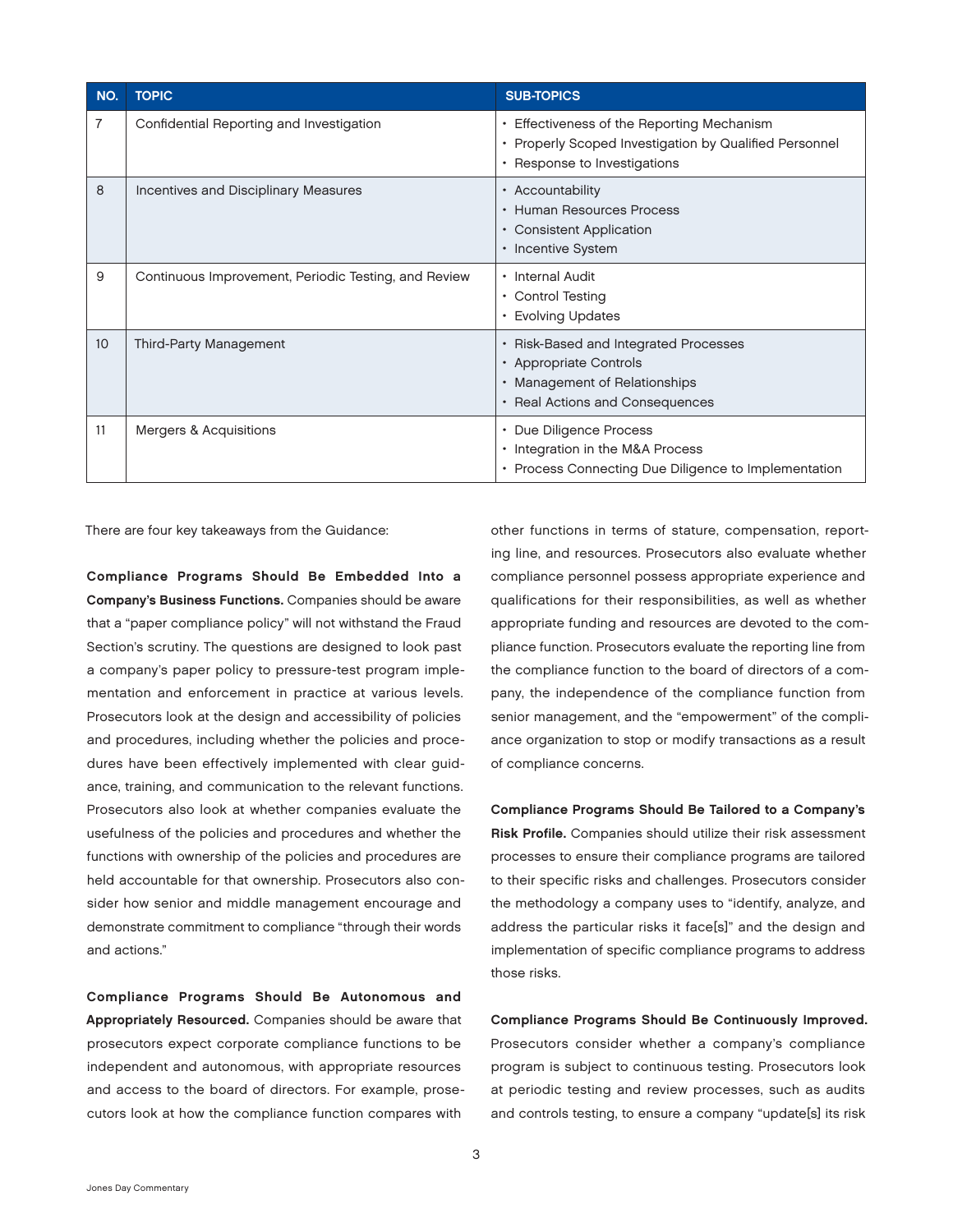assessments and review[s] its compliance policies, procedures, and practices." They also look at the metrics collected and used to help detect misconduct.

## Conclusion

While the Guidance provides no "sea change" in the area of corporate compliance, it is a useful tool for companies in developing and evaluating compliance programs and for preparing compliance-related submissions to the Fraud Section and other regulators. The Guidance reinforces the Fraud Section's expectations for the integration—on paper and in practice—of effective compliance programs. The Fraud Section will "pressure test" and take into account the effectiveness of a company's compliance program and remedial efforts when resolving a corporate criminal case. This blueprint also offers valuable direction for companies and their boards, senior management, and compliance professionals looking for a framework to develop and assess their corporate compliance programs. The DOJ's continued focus on compliance is a reminder that companies need robust anticorruption compliance policies and procedures to prevent, identify, and remediate any compliance issues that may arise.

### Lawyer Contacts

For further information, please contact your principal Firm representative or one of the lawyers listed below. General email messages may be sent using our "Contact Us" form, which can be found at [www.jonesday.com/contactus/](http://www.jonesday.com/contactus/). To learn more about Jones Day's experience in counseling companies and individuals that have received an allegation of corruption or have become the subject of government investigation, please visit our [website.](http://www.jonesday.com/foreigncorruptpracticesactcounselingdefense)

Henry Klehm III New York +1.212.326.3706 [hklehm@jonesday.com](mailto:hklehm@jonesday.com)

Shireen M. Becker San Diego +1.858.314.1184 [sbecker@jonesday.com](mailto:sbecker@jonesday.com)

Theodore T. Chung Chicago +1.312.269.4234 [ttchung@jonesday.com](mailto:ttchung@jonesday.com)

Richard H. Deane, Jr. Atlanta +1.404.581.8502 [rhdeane@jonesday.com](mailto:rhdeane@jonesday.com)

Karen P. Hewitt San Diego +1.858.314.1119 [kphewitt@jonesday.com](mailto:kphewitt@jonesday.com)

Joan E. McKown Washington +1.202.879.3647 [jemckown@jonesday.com](mailto:jemckown@jonesday.com) Daniel E. Reidy Chicago +1.312.269.4140 [dereidy@jonesday.com](mailto:dereidy@jonesday.com)

Peter J. Romatowski Washington +1.202.879.7625 [pjromatowski@jonesday.com](mailto:pjromatowski@jonesday.com)

Jason S. Varnado Houston +1.832.239.3694 [jvarnado@jonesday.com](mailto:jvarnado@jonesday.com)

Hank Bond Walther Washington +1.202.879.3432 [hwalther@jonesday.com](mailto:hwalther@jonesday.com)

David Woodcock Dallas +1.214.969.3681 [dwoodcock@jonesday.com](mailto:dwoodcock@jonesday.com)

James R. Wooley Cleveland +1.216.586.7345 [jrwooley@jonesday.com](mailto:jrwooley@jonesday.com)

*Samir Kaushik, Kristen Bamberger, and Brooke Schultz assisted in the preparation of this* Commentary.